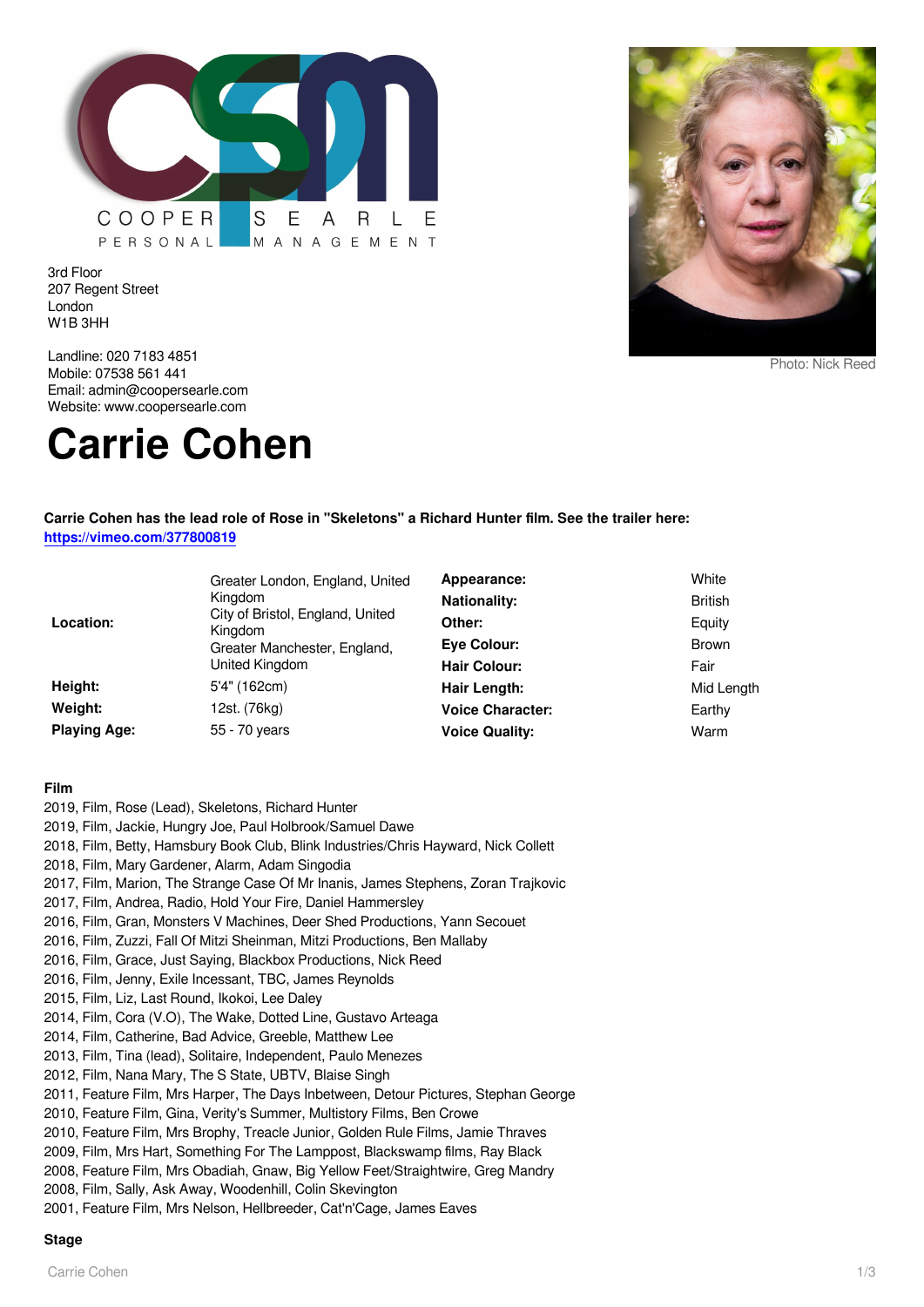2020, Stage, Queen Elizabeth II, Slam Does 2019 at Shoreditch Town Hall, SLAM KingsX, Rebecca Jones 2019, Stage, Narrator, Sugar And Spice, Liars' League at The Wheatsheaf, Katy Darby 2018, Stage, Loretta, Last First, Southwark Playhouse, Nieve Hearity 2018, Stage, Sandra, Tick Tock, Pleasance Theatre - Untold Stories, Alan Phillips 2018, Stage, Penny, Black Star, Arcola Theatre, Max Saunders-Singer 2017, Stage, Hilda Pimlico, Untold Stories, Slam Theatre, King's Cross, Shyam Bhatt 2017, Stage, Sandra, Tick Tock, Untold Stories at Slam, Alan Phillips 2016, Stage, Performer/Titania, Midsummer Night In The Garden, Arachne Press, Cherry Potts 2016, Stage, Beryl (Voice), The Trunk, Etcetera and Underbelly, Max Dickins 2015, Stage, Grace, Mouth Play, Tabard Theatre, Marek Horn 2015, Stage, Myfanwy, Hula Hoops Were My Downfall, The Space, One Festival, Gavin Dent 2014, Stage, Hetty, Gelt, Etcetera Theatre, Daniel Frankenburg 2014, Stage, Mrs Tarleton, Misalliance, Tabard Theatre (Thundermaker Productions), Nick Reed 2013, Stage, Mrs O'Leary/Mrs Fienstein, The Boy Who Was Woody Allen, Pleasance Theatre, London, Adam Morley 2013, Stage, Stella, Project Romance, Sitcom Trials, Louisa Gummer 2011, Stage, Mrs Buchanan, The Eccentricities Of A Nightingale, Etcetera Theatre, Camden, Fleece 2009, Stage, Joan, Almost Grown, Sit-Com Trials, Leicester Square Theatre, James Burton 2009, Stage, Auntie Jo, Moments Of Truth, Etcetera Theatre, Camden Town, Martin Cort 2006, Stage, Elizabeth II, Decor Without Production, Royal Court Theatre, Ken Campbell 2005, Stage, The Queen, Improvathon, Ken Campbell at Inn On The Green, Dana Anderson 2002, Stage, Kate, The Whirligig, Islington King's Head Theatre, David Temple Penn 2000, Stage, Mother/judge, Is It A Crime To Be Happy, Islington King's Head Theatre, Syd Golder 2000, Stage, Rose, Recipe For Success, Islington King's Head Theatre, Bernard Lawrence 2000, Stage, Brenda, The Boundary, London Bridewell Theatre, Carol Metcalfe 1999, Stage, Grace Elvin, Battersea Square - 2 Series, BAC, Andrew Pratt

1999, Stage, Irene, Lady Of Letters, Grace Theatre/Pluto Prods

### **Television**

2015, Television, Hilda, In Case You Missed It, BBC2, Dara O'Briain

- 2008, Television, Stanley Kubrick's Assistant, Kubrick Ident, Channel 4, Siri Bunford
- 2001, Television, Stevie, The Shoe Factory,My Brilliant Career, Channel 4/Saatchi & Saatchi, Jim Hosking
- 1999, Television, Peggy, Hope And Glory, BBC Television

#### **Commercial**

2013, Commercial, Joan, Specsavers Workout, Hungry Man, Tim Bullock

#### **Corporate**

2018, Corporate, Sarah, The SC300, Santander - Chinacake Productions, Hannah Wise 2012, Corporate, Lillian, Virtual Clinic, Digital Stage, Alex Markham

2011, Corporate, Enthusiast, Olympic Sponsorship Camden, Kindred, Anton Ezer

## **Audio**

2019, Audio, Ziggy - lead, Retribution, The Write Hour, Aneesha Srinivasan

2017, Audio, Mary, Magnus Archives, Rusty Quill, Alexander J Newall

2014, Audio, Marjorie, Spellbound, Steve Maggs Plays, Cliff Chapman

2012, Audio, Narrator, Tourism, Liar's League, Katy Darby

2012, Audio, Lady Emma, Maud Evelyn, Fantom Films, Ian Kubiak

2004, Audio, Jean, Affective Disorder, Meconopsis, Ben Bruges

2002, Audio, Princess Margaret, Brief Lives, BBC Radio 5, Geoff Prout

# **Further Credits**

2019, Event, Narrator My Daddy, Departures at Brockley Brewery, Arachne Press Book Launch, Cherry Potts

- 2018, Site Specific, One, Buck Up, SLAMinutes at The Crypt, St Pancras, Rebecca Jones
- 2017, Site Specific, Performance Narrator, Liberty Tales Tour, Arachne Press, Cherry Potts
- 2016, Rehearsed Reading, Narrator, Hundreds and Thousands Life Sentence, Liars' League London, Katy Darby

2015, Site Specific, Poetry Performer, Verses After Dusk, Serpentine Gallery, Lynette Yiadom-Boakye

- 2014, Event, Narrator, Solstice Festival, Arachne Press at Greenwich Observatory, Cherry Potts
- 2014, Rehearsed Reading, Narrator, Willesden Herald International Short Story Awards, Katy Darby

2012, Rehearsed Reading, Tanya, Led Astray, Phoenix Arts Club, Marks and Gran

- 2012, Event, Narrator: The Suitcase, London Review Bookshop, Liars' League, Cherry Potts
- 2012, Rehearsed Reading, Mother, Invasion, Script Tank, Katherine Way

# **Accents & Dialects**: (\* = native)

American-New York, American-Southern States, American-Standard, Birmingham, Cockney, Essex\*, Irish-Northern, Lancashire, Liverpool, London, Norfolk, Northern, RP, Scottish-Standard, Welsh-Northern, West Country, Yorkshire